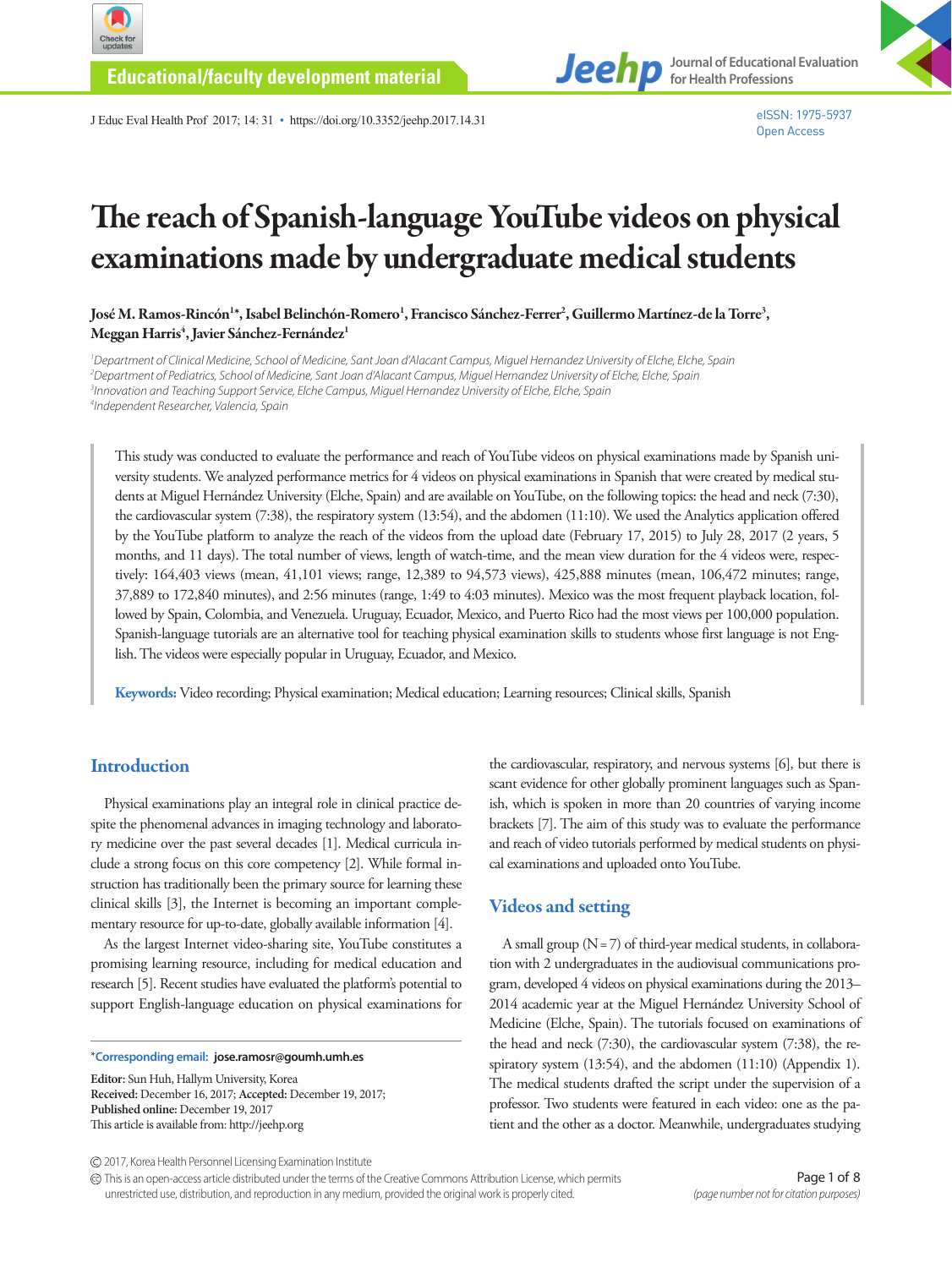audiovisual communications directed, recorded, and edited the videos, which were published online on February 17, 2015 and were included in the official list of the university's video productions and embedded on the Integrated Workshop course website.

# Data collection

We extracted the visualization metrics for the period from February 17, 2015 to July 28, 2017 (2 years, 5 months, and 11 days) from the YouTube channel administrator page, using the Analytics application offered by the platform to track the performance of the channel and the videos (YouTube Creator Hub. YouTube partners: guide to your YouTube analytics: https://www.youtube.com/watch?v= AU U9urHAwco&feature= youtu.be). The Analytics report is broken down into 6 cross-linked categories: performance metrics, which monitor the watch-time, views, and revenue; interaction metrics, which show data on how viewers interact with the videos (comments, likes, shares, and tags); the demographics report, which presents in-

| Table 1. Characteristics of the videos analyzed in this study and the main performance indicators |  |  |  |
|---------------------------------------------------------------------------------------------------|--|--|--|
|---------------------------------------------------------------------------------------------------|--|--|--|

| Video characteristic                         | All videos   | Examination of the<br>head and neck | Examination of the<br>cardiovascular system | Examination of the Examination of the<br>respiratory system | abdomen                   |
|----------------------------------------------|--------------|-------------------------------------|---------------------------------------------|-------------------------------------------------------------|---------------------------|
| Name in Spanish                              |              | Exploración de<br>cabeza y cuello   | Exploración<br>cardiaca                     | Exploración torácica<br>y pulmonar                          | Exploración de<br>abdomen |
| Length (min)                                 | 10:3         | 7:30                                | 7:38                                        | 13:54                                                       | 11:10                     |
| Date of publication                          | 17-2-2015    | 17-2-2015                           | 17-2-2015                                   | 17-2-2015                                                   | 17-2-2015                 |
| Date of analysis                             | 28-7-2017    | 28-7-2017                           | 28-7-2017                                   | 28-7-2017                                                   | 28-7-2017                 |
| Performance metrics                          |              |                                     |                                             |                                                             |                           |
| Views                                        |              |                                     |                                             |                                                             |                           |
| Watch-time (min)                             | 425,888      | 37,889                              | 40,194                                      | 174,960                                                     | 172,845                   |
| No. of views                                 | 164,403      | 12,389                              | 14,368                                      | 43,073                                                      | 94,573                    |
| Mean duration of views (min)                 | 2:56         | 3:03                                | 2:47                                        | 4:03                                                        | 1:49                      |
| Audience retention (mean % of video watched) | 29.1         | 40.1                                | 36.5                                        | 29.1                                                        | 16.2                      |
| Interaction metrics (No.)                    |              |                                     |                                             |                                                             |                           |
| Sharing                                      |              |                                     |                                             |                                                             |                           |
| Shares                                       | 501          | 104                                 | 64                                          | 189                                                         | 144                       |
| Videos on playlist                           | 775          | 106                                 | 114                                         | 240                                                         | 315                       |
| Subscriptions                                | 148          | 19                                  | 18                                          | 68                                                          | 43                        |
| Comments                                     |              |                                     |                                             |                                                             |                           |
| Likes                                        | 673          | 93                                  | 78                                          | 289                                                         | 213                       |
| <b>Dislikes</b>                              | 27           | 5                                   | $\overline{\phantom{a}}$                    | $\overline{2}$                                              | 19                        |
| Written comments                             | 38           | $\overline{3}$                      | 3                                           | 19                                                          | 13                        |
| Traffic sources (%)                          |              |                                     |                                             |                                                             |                           |
| Source of traffic by watch-time              |              |                                     |                                             |                                                             |                           |
| Suggested videos                             | 60.5         | 41                                  | 53                                          | 71                                                          | 77                        |
| YouTube searches                             | 22.5         | 44                                  | 29                                          | 17                                                          | 8.4                       |
| Embedded video                               | 5.5          | 7.1                                 | 6.8                                         | 4.0                                                         | 4.2                       |
| Other                                        | 9.5          | 8.6                                 | 11                                          | 7.5                                                         | 11                        |
| Web location by watch-time                   |              |                                     |                                             |                                                             |                           |
| YouTube platform                             | 99           | 99                                  | 99                                          | 99                                                          | 99                        |
| External website (embedded)                  | $\mathbf{1}$ | 0.9                                 | 0.6                                         | 0.5                                                         | 1.3                       |
| Type of device                               |              |                                     |                                             |                                                             |                           |
| Computer                                     | 57.1         | 55.4                                | 58.6                                        | 66.5                                                        | 47.8                      |
| Mobile phone                                 | 29.6         | 30.7                                | 26.8                                        | 22.8                                                        | 38.1                      |
| Tablet                                       | 11.2         | 12.0                                | 12.8                                        | 8.6                                                         | 11.2                      |
| TV                                           | 1.7          | 1.6                                 | 1.6                                         | 1.7                                                         | 2.1                       |
| Video game console                           | 0.3          | 0.2                                 | 0.2                                         | 0.2                                                         | 0.5                       |
| Unknown                                      | 0.2          | 0.1                                 | 0.1                                         | 0.2                                                         | 0.3                       |
| Demographic indicators (%)                   |              |                                     |                                             |                                                             |                           |
| Views by sex                                 |              |                                     |                                             |                                                             |                           |
| Men                                          | 60           | 51                                  | 63                                          | 55                                                          | 72                        |
| Women                                        | 40           | 49                                  | 37                                          | 46                                                          | 28                        |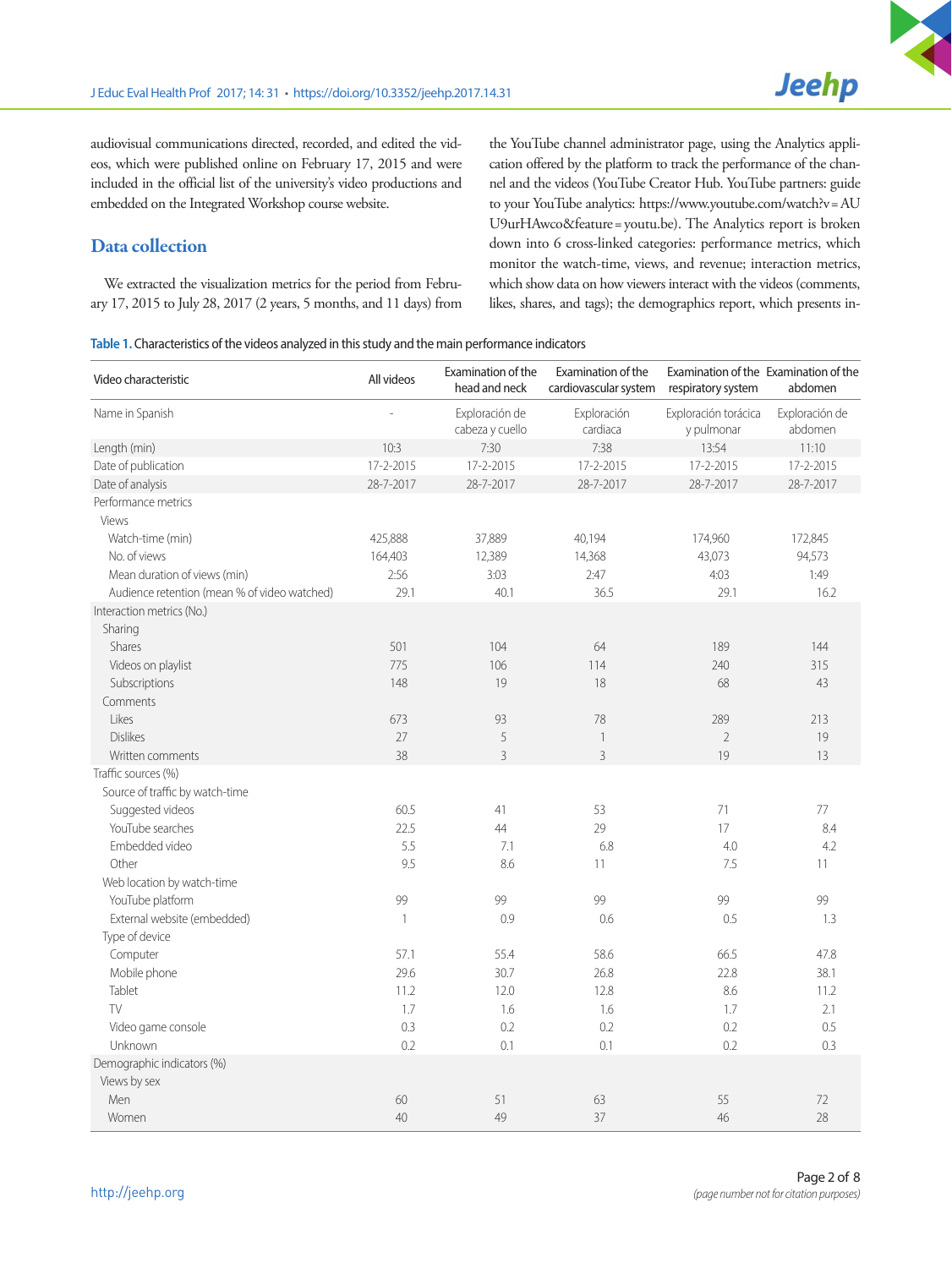formation on viewers' sex, age, and location; the traffic sources report, which shows how viewers find the content (search terms and links from other websites); the devices report, which details the types of devices and operating systems used; and the audience retention report, with indicators related to the average view duration.

### Data analysis

We collected demographic data for viewers in Spanish-speaking countries, according to watch-time per 100,000 inhabitants (using population data from 2017 [https://data.worldbank.org/country]). We also compared the 4 tutorials within the YouTube search engine (Table 1). The Miguel Hernandez University Committee of Project Evaluation (DMC.JRR.01.17) approved the study.

#### Performance metrics

The total number of views, length of watch-time, and mean view duration for the 4 videos were, respectively: 164,403 views (mean, 41,101 views; range, 12,389 to 94,573 views), 425,888 minutes (mean, 106,472 minutes; range, 37,889 to 172,840 minutes), and

2:56 minutes (range, 1:49 to 4:03 minutes). The abdominal examination garnered the most views; however, viewers spent slightly more total minutes watching the respiratory system tutorial. The mean watch-time per view was 2:56 minutes (range, 1:49 [16.2% of the total video] to 4:03 minutes [40.1%]). The shorter videos (head and neck and cardiovascular system) retained viewers for more than 35% of the total playback time. Fig. 1 shows the daily and accumulated views for the 4 videos; some show seasonal differences that could correspond to academic study periods. The raw data are available in Supplement 1.

## Traffic sources

The main sources of traffic by views were the "Suggested Video" thumbnails on the YouTube platform, followed by YouTube searches for key terms, and to a lesser extent embedded videos on external websites; 99% of all views took place directly on the YouTube website.

#### **Demographics**

More men watched the videos than women (range, 51% to 77%).



**Fig. 1.** Daily and accumulated views: examination of the head and neck (A, B), examination of the cardiovascular system (C, D), examination of the respiratory system (E, F), and examination of the abdomen (G, H).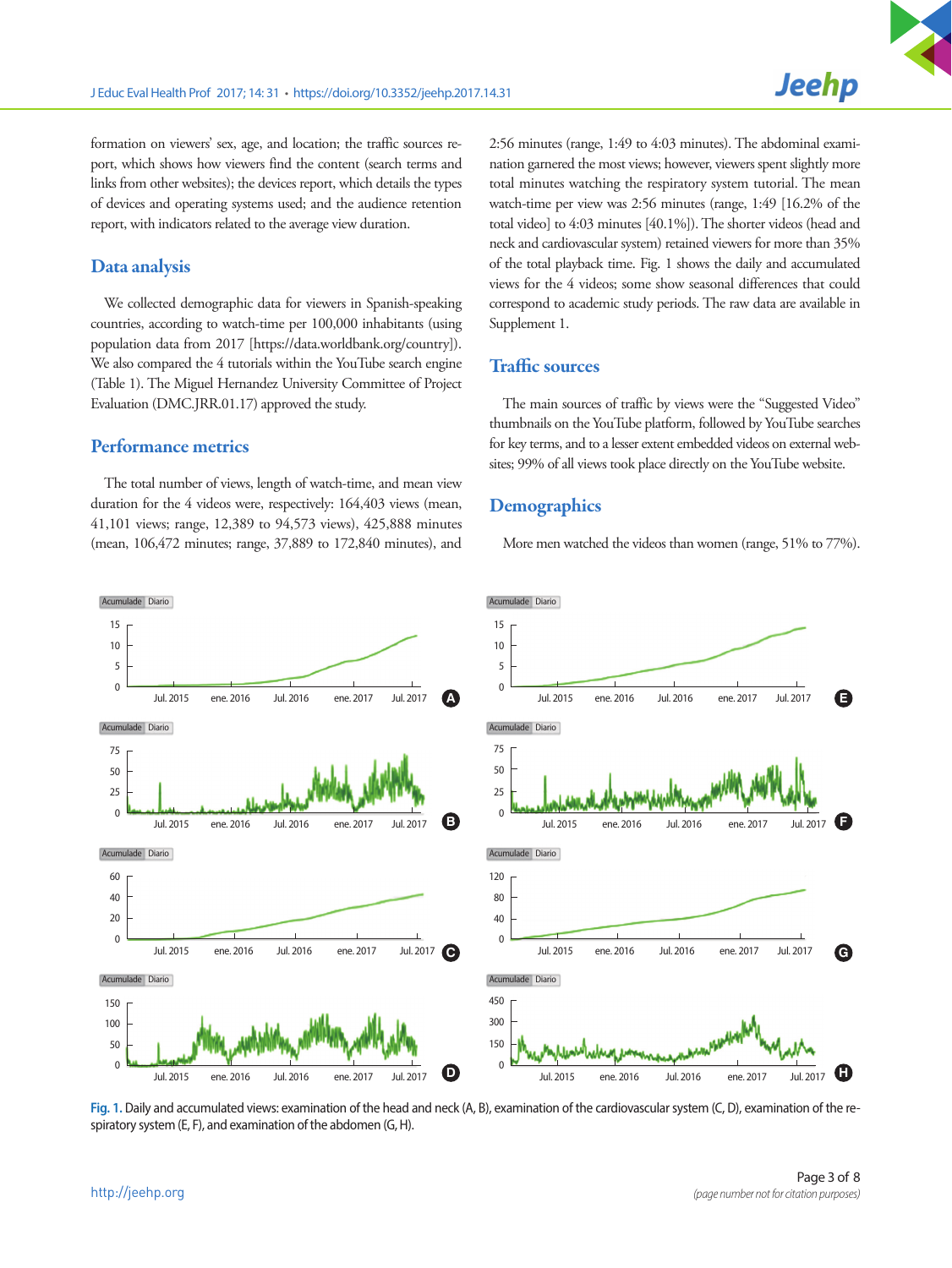| Variable                 | Pop. in<br>thousands | N views | % Views | N views/<br>100,000 Pop. |
|--------------------------|----------------------|---------|---------|--------------------------|
| Latin American countries |                      |         |         |                          |
| Mexico                   | 122,916              | 111,094 | 26.09   | 90.38                    |
| Spain                    | 46.491               | 49.997  | 11.74   | 107.54                   |
| Colombia                 | 49,067               | 29,960  | 7.03    | 61.06                    |
| Venezuela                | 31,236               | 23,866  | 5.60    | 76.41                    |
| Argentina                | 43,823               | 22,495  | 5.28    | 51.33                    |
| Peru                     | 31,660               | 22,367  | 5.25    | 70.65                    |
| Ecuador                  | 16,656               | 19,359  | 4.55    | 116.23                   |
| Chile                    | 18,286               | 16,271  | 3.82    | 88.98                    |
| <b>Bolivia</b>           | 11,066               | 10,188  | 2.39    | 92.07                    |
| Dominican Republic       | 10,123               | 4,813   | 1.13    | 47.55                    |
| Uruguay                  | 3,487                | 3,963   | 0.93    | 113.65                   |
| Guatemala                | 16,896               | 3,561   | 0.84    | 21.08                    |
| Honduras                 | 8,795                | 2,511   | 0.59    | 28.55                    |
| El Salvador              | 6,551                | 2,159   | 0.51    | 32.96                    |
| Nicaragua                | 6,361                | 2,137   | 0.50    | 33.60                    |
| Costa Rica               | 4,949                | 2,011   | 0.47    | 40.63                    |
| Paraguay                 | 6,905                | 1,930   | 0.45    | 27.95                    |
| Panama                   | 3,842                | 1,062   | 0.25    | 27.64                    |
| Other countries          |                      |         |         |                          |
| <b>United States</b>     | 325,318              | 17,468  | 4.10    | 5.37                     |
| <b>Brazil</b>            | 207,012              | 5,175   | 1.22    | 2.50                     |
| Puerto Rico              | 3,405                | 3,083   | 0.72    | 90.54                    |
| Portugal                 | 10,265               | 695     | 0.16    | 6.77                     |
| Total                    |                      | 425,889 |         |                          |

**Table 2.** Views by playback country and per 100,000 population

Pop., population.

The most absolute views took place in Mexico, surpassing Spain and other high-population Latin American countries such as Colombia, Venezuela, Argentina, and Peru (Table 2). Ecuador (116 views per 100,000 population) and Uruguay (114 views per 100,000 population) were among the countries where the tutorials were most popular relative to the population. Spain, Bolivia, and Mexico followed (108, 92, and 90 views per 100,000 population, respectively) (Table 2). The videos were also viewed in Puerto Rico (91 views per 100,000 population) Brazil, the United States, and Portugal. See Appendix 2 for complete data on views and playback locations.

#### **Interaction**

Our videos received 78 to 213 likes and 1 to 19 dislikes. Of the 38 total comments on the 4 tutorials, 19 were directly related to the content or quality of the videos. Seven comments were straightforward statements of support or gratitude, while 12 showed critical engagement with the content. The other 19 comments were noncontent-related (e.g., opinions on students' appearance or manner).

# YouTube searches

The 4 videos under study consistently appeared among the top 5 retrieved when using Spanish search terms for the different kinds of physical examinations. Among the competing tutorials yielded by the search, one on head and neck examination had been uploaded a year before and had 25,606 views, while another was 6 years old and had 23,505 views. For the cardiac examination, the other videos in the top 5 positions had 92,000 to 124,000 views and were about 4 years old; for the respiratory system, they had 80,000 to 200,000 views and were 2 to 5 years old; and for the abdominal examination, they had 276 to 35,000 views and were 1 to 9 years old.

#### **Conclusion**

The Analytics application is integrated into the YouTube platform, allowing users to monitor the performance of their videos and channels by means of continuously updated indicators and reports [8]. This functionality has enabled studies such as ours.

As reported elsewhere [4-6,8], a number of high-quality tutorials on physical examinations are available in English on YouTube. Specifically investigating the reach of our university's video productions has illustrated the general relevance and importance of Spanish media in Internet medical education. It is important to promote the creation and use of these tutorials among medical students, particularly in the area of physical examinations.

The most populated Spanish-speaking country, Mexico, also showed the most views; it also ranked highly in views relative to the population, which is consistent with other studies reporting an intense interest in medical education content in Mexico [9]. More men watched the videos than women in our study, in contrast with the demographic make-up of the medical student body in Spain and Latin America, where women tend to outnumber men [9].

The views per 100,000 population were also particularly high in Ecuador and Uruguay, confirming the appeal of educational content and communications technology there [10]. Puerto Rico, a U.S. territory, also viewed the tutorials relatively frequently. Countries with limited Internet access or other communication barriers, such as Cuba, did not appear on the list of playback locations.

Our videos were filmed by and for medical students under faculty supervision. They are not professional productions, but rather an additional teaching tool, which further reinforces their academic focus. Despite the purely academic content, however, half of all comments expressed negative or clearly offensive opinions on students' appearance or manner, especially but not exclusively in relation to female students. This pattern follows general Internet trends and confirms the widespread presence of online harassment even in scientific Internet fora.

Physical examination tutorials in English are widely available, as a component of the learning materials included with medical textbooks, as content directly uploaded onto YouTube (e.g., as an aid to prepar-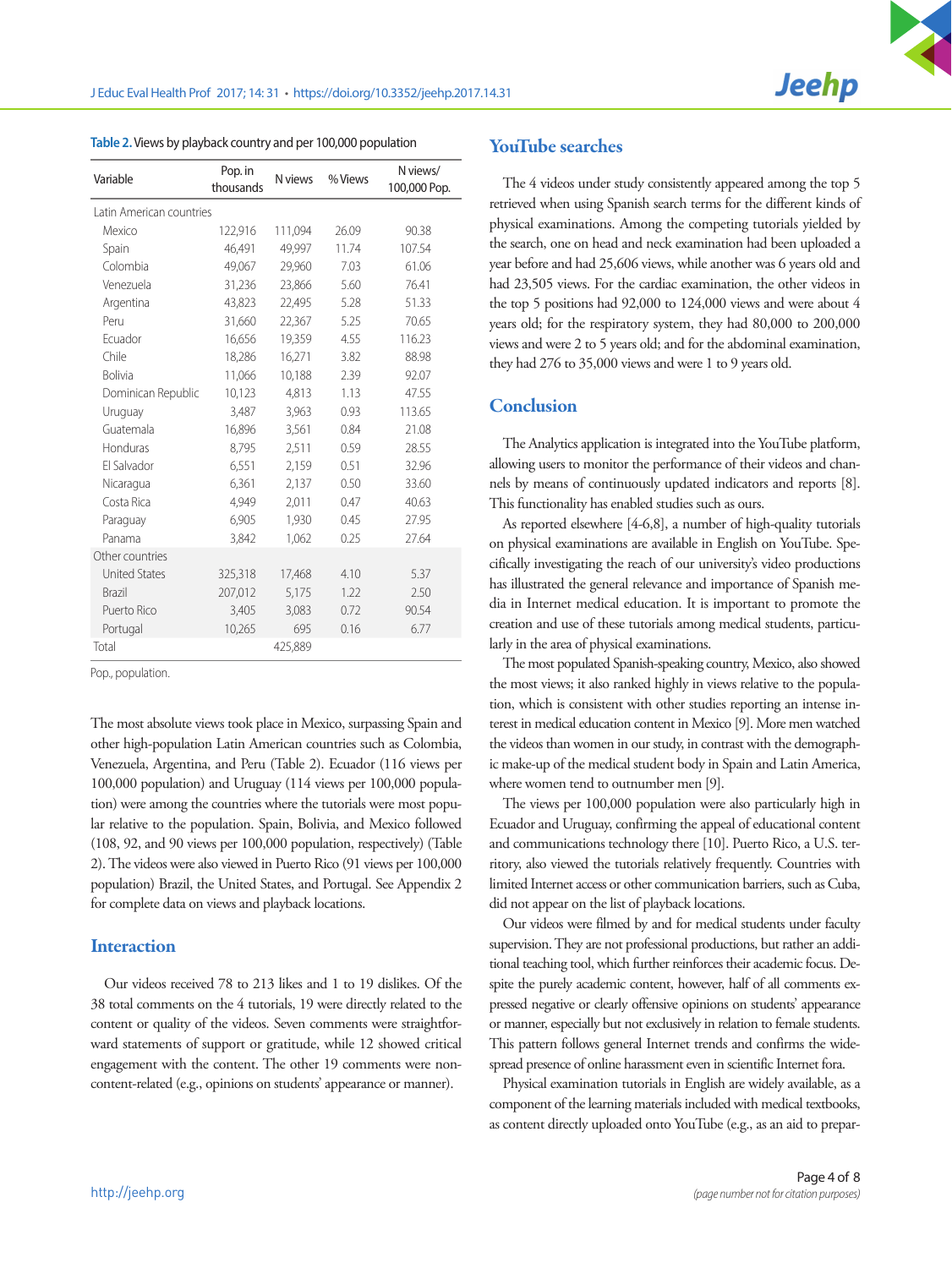We would like to thank the seven medical students who participated as actors or scriptwriters, as well as the two audiovisual communications students who directed, filmed, and edited the videos. We are also grateful to the associate vicerector for technological innovation, María Asunción Martínez-Mayoral for her unconditional support to teaching and innovation and her encouragement to carry out this project.

**Jeehp** 

# Supplementary materials

Supplement 1. Data file is available from [https://doi.org/10.7910/](https://doi.org/10.7910/DVN/H5STPK) [DVN/H5STPK](https://doi.org/10.7910/DVN/H5STPK)

Supplement 2. Audio recording of the abstract.

# References

- 1. Alpert JS. Will physicians stop performing physical examinations? Am J Med 2017;130:759-760. https://doi.org/10.1016/j.amjmed. 2017.03.013
- 2. Azer SA, Algrain HA, AlKhelaif RA, AlEshaiwi SM. Evaluation of the educational value of YouTube videos about physical examination of the cardiovascular and respiratory systems. J Med Internet Res 2013; 15:e241. https://doi.org/10.2196/jmir.2728
- 3. Duvivier RJ, van Geel K, van Dalen J, Scherpbier AJ, van der Vleuten CP. Learning physical examination skills outside timetabled training sessions: what happens and why? Adv Health Sci Educ Theory Pract 2012;17:339-355. https://doi.org/10.1007/s10459-011-9312-5
- 4. Micheel CM, Anderson IA, Lee P, Chen SC, Justiss K, Giuse NB, Ye F, Kusnoor SV, Levy MA. Internet-Based Assessment of Oncology Health Care Professional Learning Style and Optimization of Materials for Web-Based Learning: Controlled Trial With Concealed Allocation. J Med Internet Res 2017;19:e265. https://doi.org/10.2196/jmir.7506
- 5. Azer SA, Aleshaiwi SM, Algrain HA, Alkhelaif RA. Nervous system examination on YouTube. BMC Med Educ 2012;12:126. https:// doi.org/10.1186/1472-6920-12-126
- 6. Camm CF, Sunderland N, Camm AJ. A quality assessment of cardiac auscultation material on YouTube. Clin Cardiol 2013;36:77-81. https: //doi.org/10.1002/clc.22080
- 7. Ronen S, Gonçalves B, Hu KZ, Vespignani A, Pinker S, Hidalgo CA. Links that speak: the global language network and its association with global fame. Proc Natl Acad Sci U S A 2014;111:E5616-E5622. https: //doi.org/10.1073/pnas.1410931111
- 8. Barry DS, Marzouk F, Chulak-Oglu K, Bennett D, Tierney P, O'Keeffe GW. Anatomy education for the YouTube generation. Anat Sci Educ

ing the objective structured clinical examination, or OSCE [Geekymedics, https://geekymedics.com/about/]), as part of the video library of journals such as the Journal of Visualized Experiments (https:// www.jove.com/), or as material produced by medical schools. General physical examination apps have also been developed for medical students and doctors as a tool for practicing medicine. Despite their high quality, oral understanding can be an obstacle for non-native speakers, and some require paid subscriptions. These barriers underscore the importance of making tutorials available in different languages.

The limitations of this study include its exclusive focus on videos published by a single university in Spain. Moreover, we did not analyze the quality of the videos themselves, as has been done elsewhere [1,3,5].

The promising results achieved have encouraged us to continue producing videos of physical examinations with medical students serving as scriptwriters and actors. We are convinced that this exercise further promotes personal responsibility in the learning process.

These Spanish tutorials are an audiovisual teaching alternative to those available in English, constituting a systematic and planned element of structured teaching. They can contribute to achieving learning objectives, reinforce skills taught in other settings, and maintain students' interest in the field. Both the medical students producing the videos, and the Spanish-speaking medical education community at large, have benefitted from these materials. Further research into the details and the quality of these videos is warranted.

ORCID: José M. Ramos-Rincón: https://orcid.org/0000-0002- 6501-9867; Isabel Belinchón-Romero: https://orcid.org/0000-0002- 6007-7320; Francisco Sánchez-Ferrer: https://orcid.org/0000-0002- 4537-8141; Guillermo Martínez-de la Torre: https://orcid.org/0000- 0001-9516-1234; Meggan Harris: https://orcid.org/0000-0003- 0511-5395; Javier Sánchez-Fernández: https://orcid.org/0000-0003- 1065-7199

# Authors' contributions

Conceptualization: JMRR, IBR, JSF. Data curation: FSF, JMR, MDGM, MLSF. Methodology: JMRR, IBR, FSF, GMT, JSF. Project administration: JMRR, IBR, JSF. Visualization: JMR, GMT, JSFM. Writing–original draft: JMR, IBR, FSF, GMT, MH, JSF. Writing–review: JMR, IBR, FSF, GMT, MH, JSF.

# Conflict of interest

No potential conflict of interest relevant to this article was reported.

# Funding

This work was supported by the Vicerectorship of Research and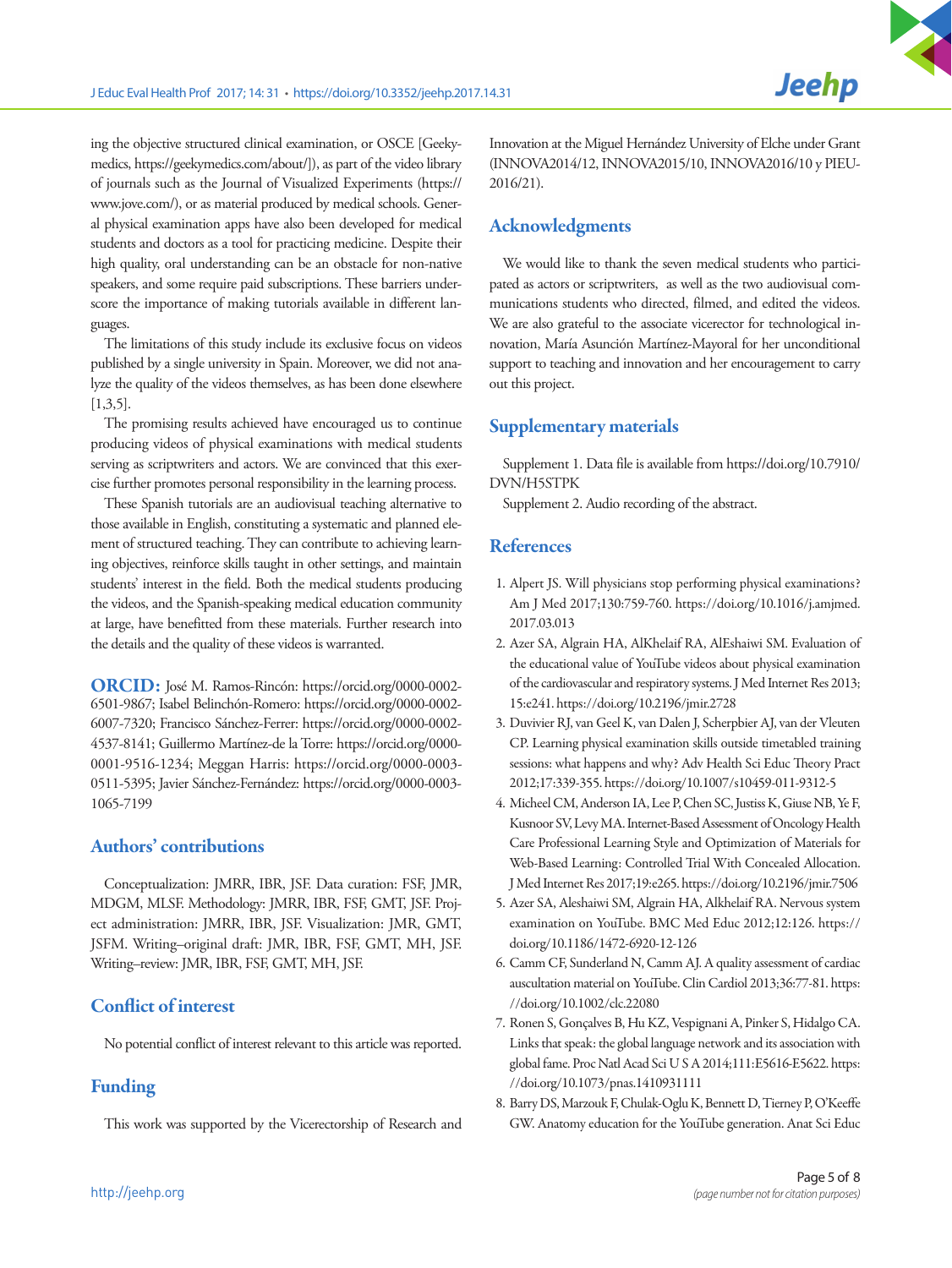2016;9:90-96. https://doi.org/10.1002/ase.1550

- 9. Sanchez-Mendiola M, Morales-Castillo D, Torruco-Garcia U, Varela-Ruiz M. Eight years' experience with a Medical Education Journal Club in Mexico: a quasi-experimental one-group study. BMC Med Educ 2015;15:222. https://doi.org/10.1186/s12909-015-0499-7
- 10. Margolis A, Gonzalez-Martinez F, Noboa O, Abbud-Filho M, Lorier L, Nin M, Silvarino R, Garcia S, Pefaur J, Greloni GC, Noronha IL, Lopez A, Ribeiro-Alves MA, Tanus R, Fernandez-Cean J. Online continuing medical education for the Latin American nephrology community. Stud Health Technol Inform 2015;216:372-375.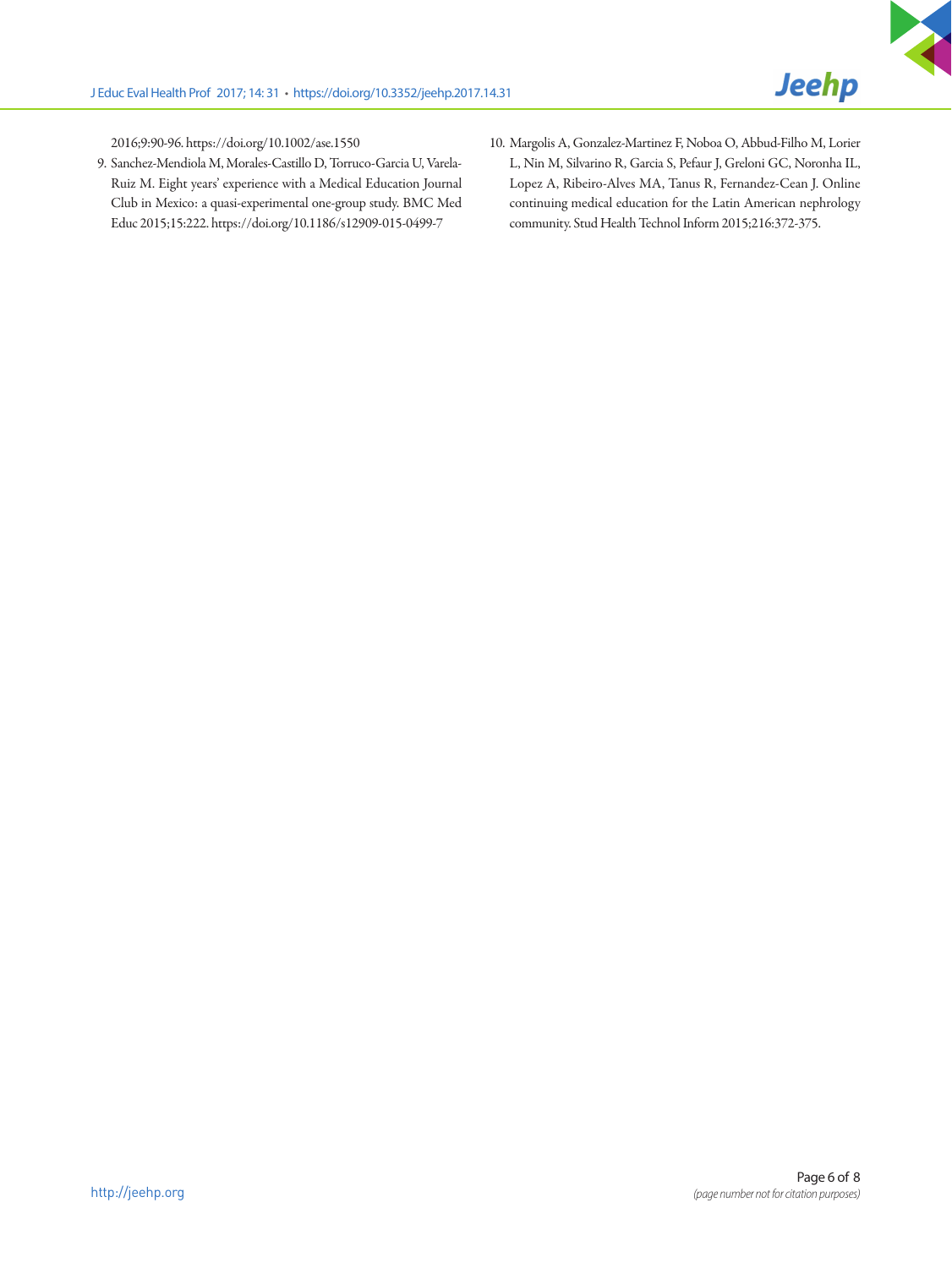

#### **Appendix 1.** List of links

- Tutorials focused on examinations of the head and neck (Vídeo Exploración de Cabeza y Cuello (umh1935 2014-15). URL: https://www.youtube.com/ watch?v = bgRuDFPhGkc&feature = youtu.be), the cardiovascular system (Exploración Cardíaca (umh1935 2014-15). URL: https://www.youtube. com/watch?v = ABinhJN2Ccw&feature = youtu.be), the respiratory system (Exploración Torácica y Pulmonar (umh1935 2014-15). URL: https://www. youtube.com/watch?v = 8EGZoWeQZXQ&feature = youtu.be.), and the abdomen (Exploración de Abdomen (umh1935 2014-15). URL: https://www. youtube.com/watch?v = wYoUWqAzWqo&feature = youtu.be).

- The official list of the university's video productions. URL: https://www.youtube.com/playlist?list = PLClKgnzRFYe60dX94diDj0pCEOJO\_9wjs.

- Integrated Workshop subject website. URL: http://umh1935.edu.umh.es/material/videos-tutoriales-de-exploracion-y-semiologia.